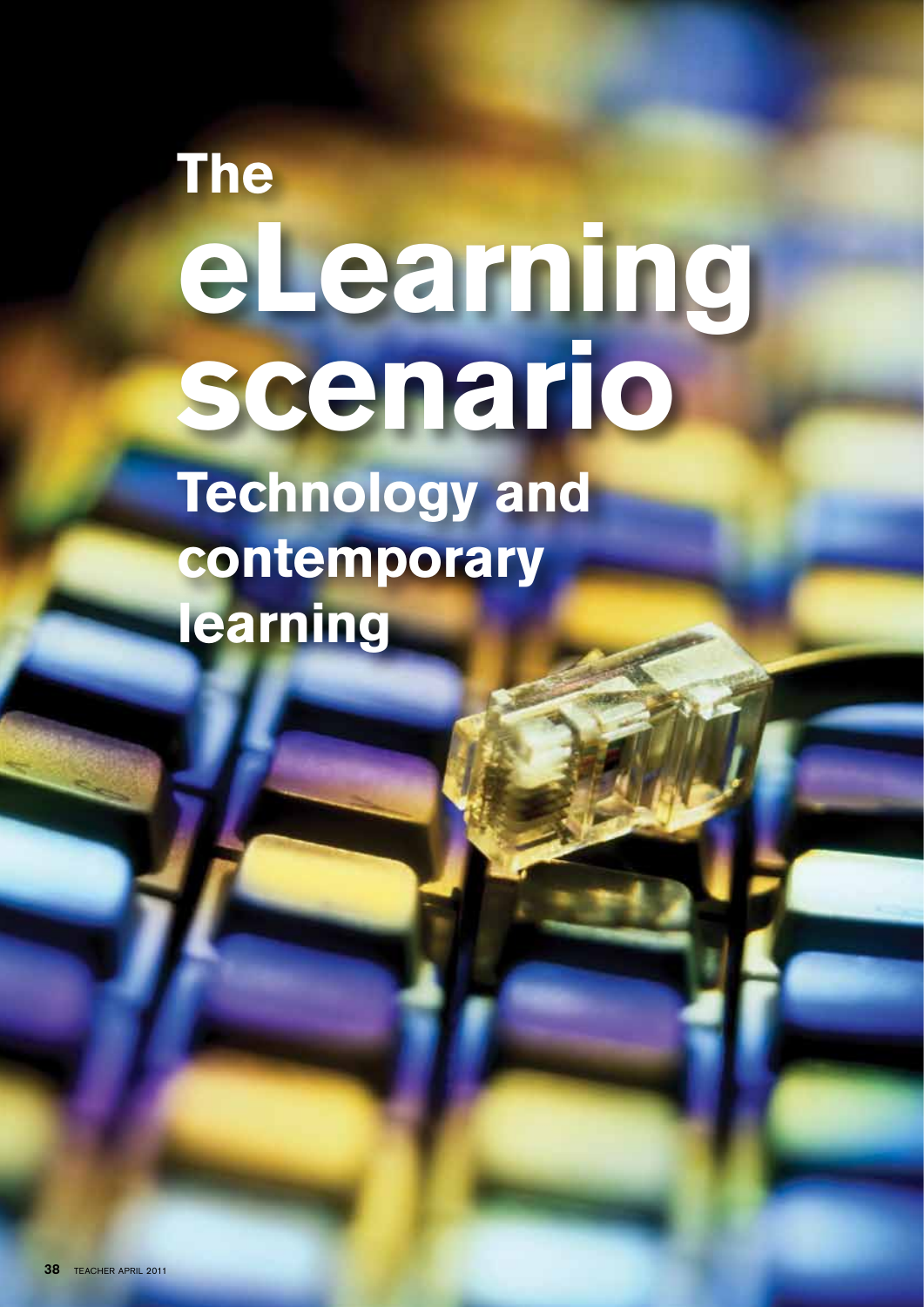

Looking for interactive multimedia software that leads to engaged learning? Greg Blackburn looks at software that does exactly that – and it began its life as a crop diagnosis program 20 years ago.

Educators are constantly looking for new ways to engage their students in eLearning using information and communication technology (ICT) in ways that develop their students' problem-solving skills and critical thinking. In doing that, they're typically looking for ICT that goes beyond a 'drill and skill' approach, and they're looking for ICT that offers more than an off-the-shelf program, essentially because they want to tailor the ICT to their students' eLearning essentially in a do-it-yourself way.

One multidisciplinary eLearning tool called Scenario Based Learning Interactive (SBLi), developed by the Centre for Biological Information Technology, addresses that by offering a do-it-yourself approach, providing problem-based or enquiry-based learning software so that educators can quickly and easily create their own interactive learning simulations. By creating these online interactive simulations, called scenarios, educators can provide their students with a systematic way to look at issues, collect data, analyse information, draw conclusions and report the results. Working through scenarios requires the student to identify and think through the key issues involved in terms of theoretical and real-world situations.

Students use SBLi to follow a story, learn a process, explore an issue, solve a problem, experience multiple perspectives and fuel discussion. It's a cost-effective and engaging educational tool that can be used independently or collectively in a group or team of students, or with distance education or remote education students.

According to a study by Mia O'Brien and Carl Sherwood, SBLi positively affects students' critical thinking skills and fosters deeper learning through active involvement in class materials rather than in superficial rote learning.

High school educators have used SBLi to create a wide variety of eLearning projects addressing things like a museum virtual field trip, water management, environmental awareness and languages. The Brisbane School of Distance Education started using SBLi in 2008. Corinda State High School with Oxley Creek Catchment Group has recently completed a scenario on water catchment management issues. The Science Teachers Association of New South Wales in partnership with the NSW Department of Education and Training's Centre for Learning Innovation and Sydney Water has created a series of online SBLi scenarios dealing with a range of issues associated with water use and management. Dissemination is expected across all NSW state high schools. The University of Canberra together with the Invasive Animals Cooperative Research Centre has developed a series of scenarios for high schools that deal with issues associated with the ecology and management of vertebrate pests in Australia.

The following case studies demonstrate how SBLi is being used in Australian high schools.

### Off-setting school carbon emissions

The Queensland Department of Environment and Resource Management in conjunction with the Oxley Creek Catchment Association and Corinda State High School has used SBLi to develop a scenario for students investigating off-setting the school's carbon emissions. In this scenario, students investigate planting trees along nearby Oxley Creek as a form of carbon capture. While investigating this possibility, the students are introduced to some of the effects their project may have on local biodiversity and water quality. At various stages students are asked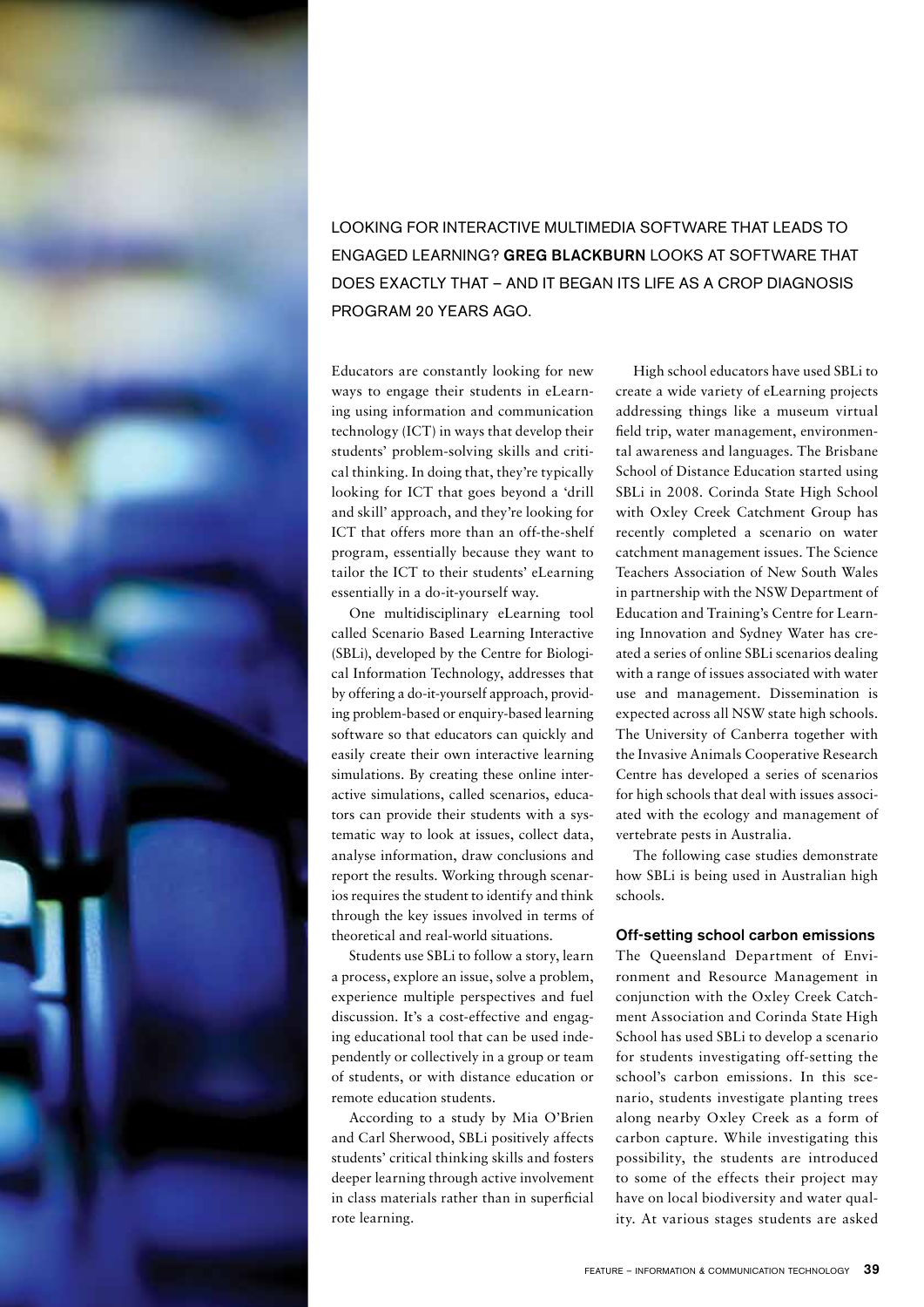# *How it all began*

*The development of SBLi began 20 years ago. Its origin lies in a crop diagnosis program, developed by researchers in Queensland and New Zealand, and released for commercial sale in 1994. This product allowed teachers to develop their own problem simulations and use them as 'virtual case studies' that provided students with the experience of diagnosing a range of crop-related problems, with much of the complexity they would experience in the real-world.* 

*Several years ago, the Centre for Biological Information Technology started developing SBLi as a more generic, flexible and web-based product. Then trials were conducted across the University of Queensland and New Zealand polytechnics. The results of those trials and user feedback have been used to fine tune the software as an adaptable multidisciplinary eLearning tool.*

to answer short questions to demonstrate their understanding.

### Around the world in 20 clicks

A Brisbane College of Distance Education scenario, 'Around the world in 20 clicks,' enables Year 3 students to take a virtual trip around the world, visiting Indonesia, China, Japan, Ghana, the United States and New Zealand. Students investigate various aspects of life and culture in each country and participate in a craft or game. The unit takes 20 days to complete and students' tutors provide feedback on conclusion.

## Feral peril

The University of Canberra, with assistance from the NSW National Parks and Wildlife Service South Coast Shorebird Recovery Program, developed a scenario that requires individual students, ideally in Years 8, 9 or 10, to take on the role of a senior national parks and wildlife officer who has received funding to address serious environmental problems caused by feral animals on Peril Island. This scenario can be used to review student learning outcomes at the end of a teaching unit dedicated to feral animals, pest animal management and environmental studies.

### **Benefits**

One of the strengths of SBLi is the doit-yourself aspect of creating scenarios, without needing a specialist programmer. Creating scenarios is quick and easy. Documents, spread sheets, media and multimedia, and icons from a media library that offers more than 800 options can be inserted simply.

Teachers can easily create classroom content incorporating existing electronic course content, internet resources and images, audio, video, tests, and other multimedia into the learning experience. This rapid scenario building process means teachers can focus on the conceptual design of their scenario and on gathering and entering content; the software does the rest.

Teachers can monitor student progress and their understanding of subject matter, quickly identifying students' learning strengths and weaknesses through instant online feedback.

Students' interest and engagement with the subject matter is enhanced through learning technologies that incorporate multimedia. A New Zealand study by Peter Gossman, Terry Stewart, Marlene Jaspers and Bruce Chapman on the use of problembased-learning scenarios found that scenarios delivered using SBLi, 'engender positive student attitudes and promote 'greater engagement with the subject' compared with other learning approaches.

SBLi enables students to engage in scenarios that are dynamic, in that the form of the scenario changes depending on what students do, what they investigate and what actions they take.

### Research on problem-based learning

SBLi has its pedagogical origins in problembased learning and situated-learning theory. As Tony Herrington, Ron Oliver and Tom Reeves have variously shown, problem-based learning and situated-learning approaches to online learning do much more than deliver information because they foster synergies between the learner, the task and the technology. Immersive, authentic, problem-based learning environments enable students to complete realistic tasks, by taking on realistic roles and engaging in realistic behaviours.

Since reflection, as Jennifer Moon explains in *Reflections in Learning and Professional Development*, contributes significantly to learning, SBLi scenarios have been designed to give students mastery over key concepts and to enable them to reflect on what they're learning.

### The case for problem solving

As Paul Ramsden observed as long ago as 1992, teachers are under increasing pressure to use educational technologies in ways that place less emphasis on surface and rote learning, memorisation and cramming for examinations, and more emphasis on the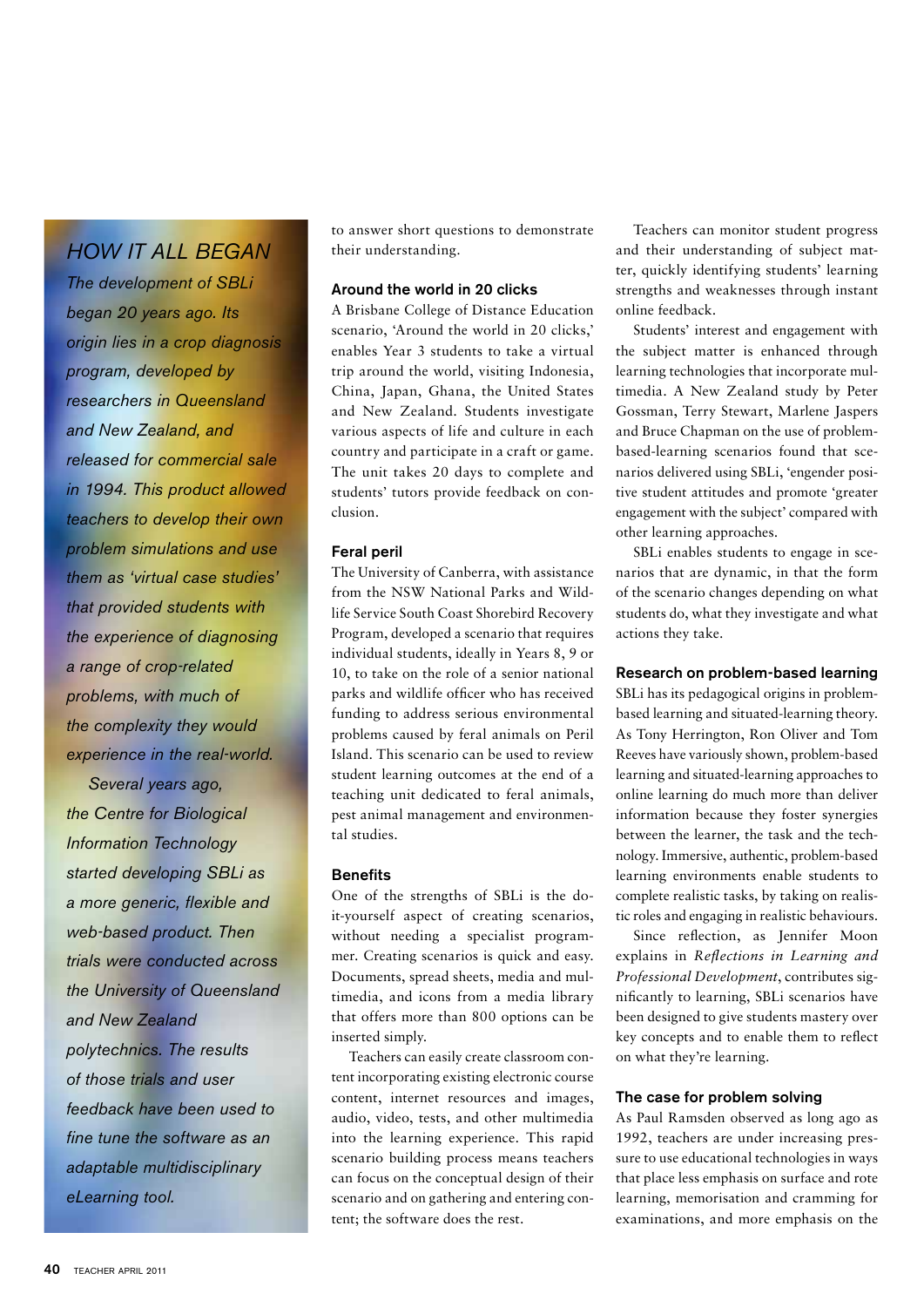development of real-world, transferable skills such as critical thinking and understanding collaborative problem solving in authentic real-world contexts.

Such an emphasis, argues Linda Harasim, takes advantage of contemporary learning theories espoused by David Jonassen and by Ramsden, and moves away from the more common approach of replicating traditional teacher-led delivery of information within a digital environment.

Reeves, Herrington and Oliver, in their 2004 article, 'A development research agenda for online collaborative learning,' argue that deeper learning will be achieved with online simulations in which authentic tasks or problems become the focus of the learning environment. Authentic tasks, based on real-

istic simulations and cases where students become immersed in problem solving, have been shown to have many benefits for learners, not least of which is the applicability of knowledge and skills in workplace contexts, and the development of student learning skills. For more on this, see Herrington and colleagues' 'Authentic tasks online.'

#### **Flexibility**

SBLi has been developed as a cognitive tool for the design of problem-based simulations. It's a step above conventional online scenario presentations because it combines problem-based learning with the flexibility and engagement of interactive multimedia.

Many educational courses and materials, both traditional and online, provide students with basic knowledge and principles about a specific discipline. SBLinteractive provides a flexible and cost-effective way for educators to create simulations, or scenarios, to provide contextualised and interactive learning experiences.

The process of working through a scenario encourages students to take responsibility for their learning and facilitates the real-world understanding of specific learning outcomes. It encourages student-centred learning rather than teacher-directed instruction.

There are other multimedia products that do this, but they're generally expensive, customised products that lack SBLi's flexibility, including the ease with which scenarios can be developed. That flexibility